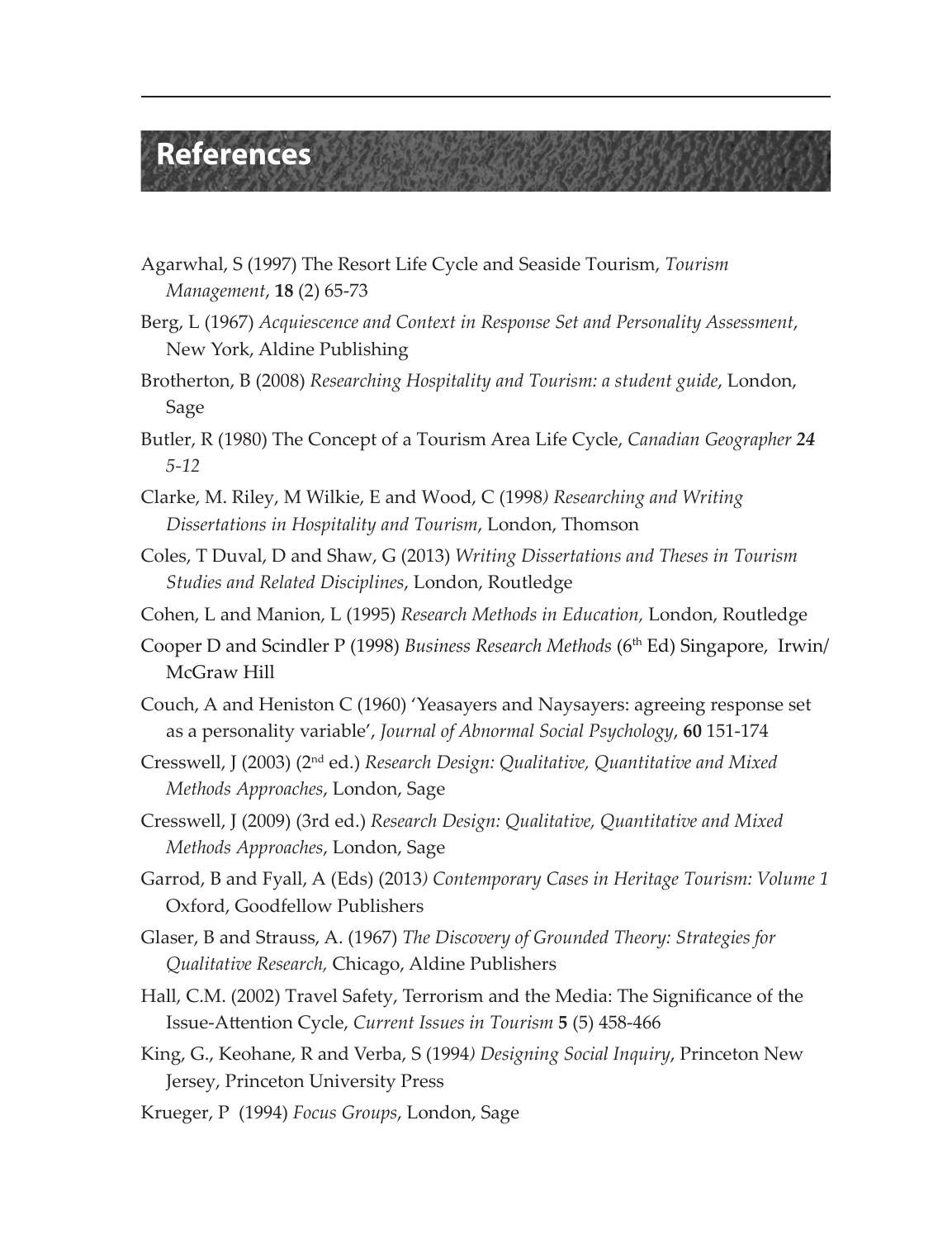Krueger, P (2004) *Focus Groups*, (2nd ed) London, Sage

- Long, J (2007) *Researching Leisure, Sport and Tourism: The Essential Guide*, London, Sage
- Mason P (2001) *Wellington Zoo: Visitor Survey and Keeper Evaluation; A report to the Zoo Management Committee,* New Zealand, Dept. of Management Systems, Massey University
- Mason P (2003) *Tourism, Impacts, Planning and Management,* Oxford, Butterworth Heinemann
- Mason P (2008) *Tourism, Impacts, Planning and Management*, (2nd ed) Oxford, Elsevier
- Mason P and Beaumont-Kerridge, J (2003) Motivations for Attendance at the 2001 Sidmouth International Festival, in Long, P and Robinson M. (Eds) *Festivals and Tourism: Marketing, Management and Evaluation,* 33-46, Sunderland, Business Education Publishers.
- Mason P and Cheyne, J (2000) Resident Attitudes to a Tourism Development, *Annals of Tourism Research* **27** (2) 391-411
- Mason P and Kuo I, (2007) Stonehenge: International Icon or National Disgrace*? Journal of Heritage Tourism* **2** (3) 168-183
- Mason P, Grabowski, P and Wei D (2005) SARS, Tourism and the Media*, International Journal of Tourism Research* **7** (1) 11-22
- Mason P, Augustyn A and Seakhoa-King, A (2010) 'Exploratory Research: The first stage of sequential mixed methods research' *International Journal of Tourism Research.* **12** (5) 432-448
- Miller, B and Crabtree, W (1999) *Doing Qualitative Research*, London, Sage
- Moser, C and Kalton, G (1989*) Survey Methods in Social Investigation*, Aldershot, Gower Publishing.
- Neumann, W (1984) *Social Research Methods: Quantitative and Qualitative Approaches*, Needham Heights, Allyn and Bacon.
- Parks, T (2003) *A Season with Verona*, London, Random House
- Patton (1990) *Qualitative Research and Evaluation Methods*, (2nd ed.) Thousand Oaks, California, Sage
- Patton (2002) *Qualitative Research and Evaluation Methods*, (3rd ed.) Thousand Oaks, California, Sage
- Raybould, M Digance, J and McCullough C (1999) Fire and Festival: Authenticity and Visitor Motivation at an Australian Folk Festival, *Pacific Tourism Review*, **3** 201-212.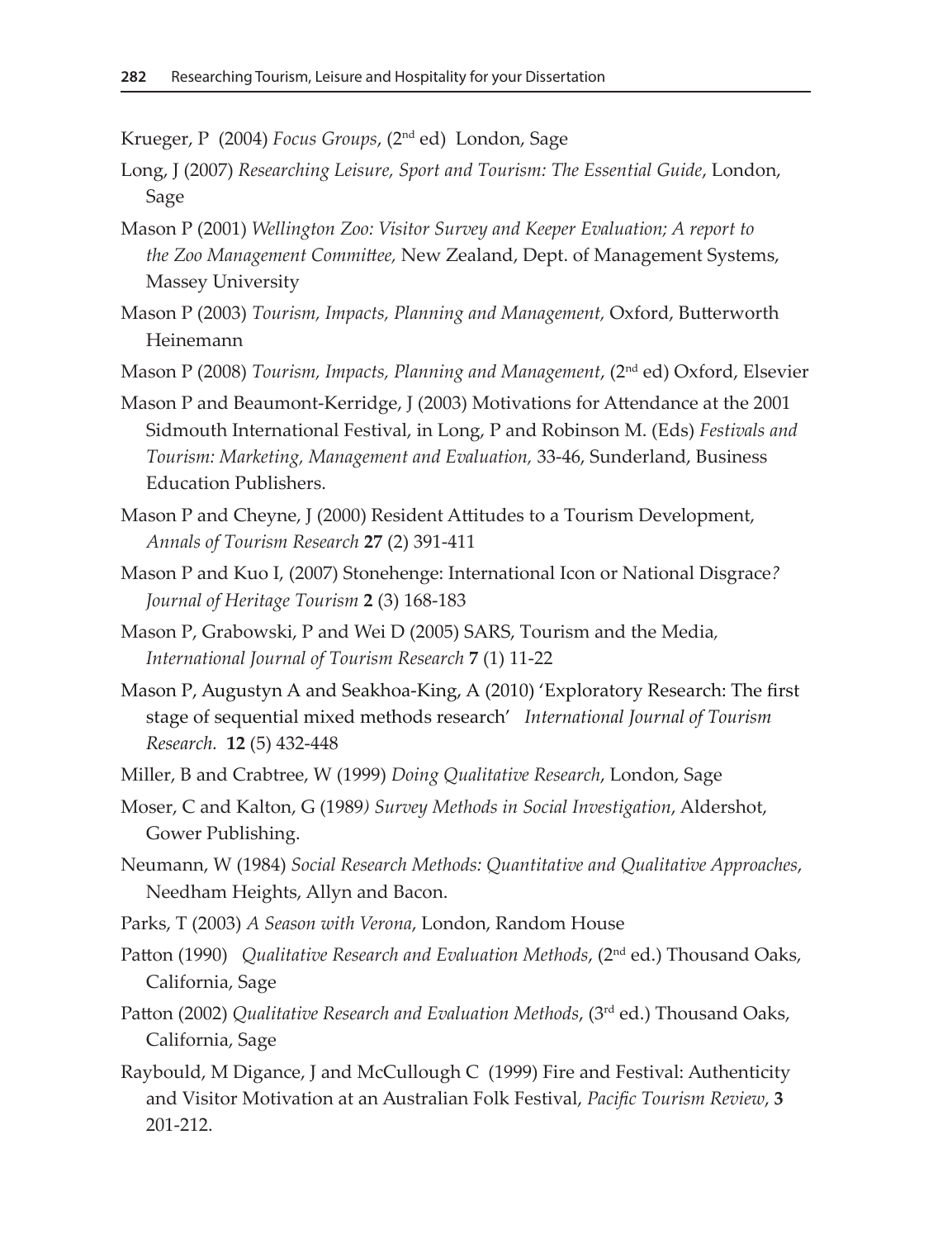Sapsford, R and Jupp, K (Eds.) (1996) *Data Collection and Analysis*, London, Sage Stake, R (1995) *The Art of Case Study Research*, Thousand Oaks, California, Sage

Taylor, J and Edgar D (1999) Hospitality Research: The Emperor's New Clothes. *International Journal of Hospitality Management* **15** (3) 211-227

Tashakkori, A and Teddlie. C (2003) (Eds) *Handbook of Mixed Methods in Social and Behavioural Research*, Thousand Oaks, California, Sage

- Teddlie, C and Tashakkorie, A (2009) *Foundations of Mixed Methods Research*, London, Sage
- Thomas, J and Nelson, J (1990) *Research Methods in Physical Activity*, (2nd Ed) Champaign, Illinois, Human Kinetics
- Veal T (2011) *Research Methods for Leisure and Tourism: a Practical Guide*, (4<sup>th</sup> ed) Harlow, Prentice Hall
- Watson, G (1987) *Writing a Thesis*, London, Longman.
- Whyte, W (1982) 'Interviewing in Field Research' in Burgess, R (ed*.) Field Research: A Sourcebook and Field Manual,* London, Allen and Unwin, 111-122.
- Whyte, W (1984) *Learning from the Field*, Newbury Park, California, Sage
- Yin, R (1994) *Case Study Research: Design and Methods*, (2nd Ed.) Thousand Oaks, California, Sage
- Yin, R (2003) *Case Study Research: Design and Methods,* (3rd Ed.) Thousand Oaks, California, Sage